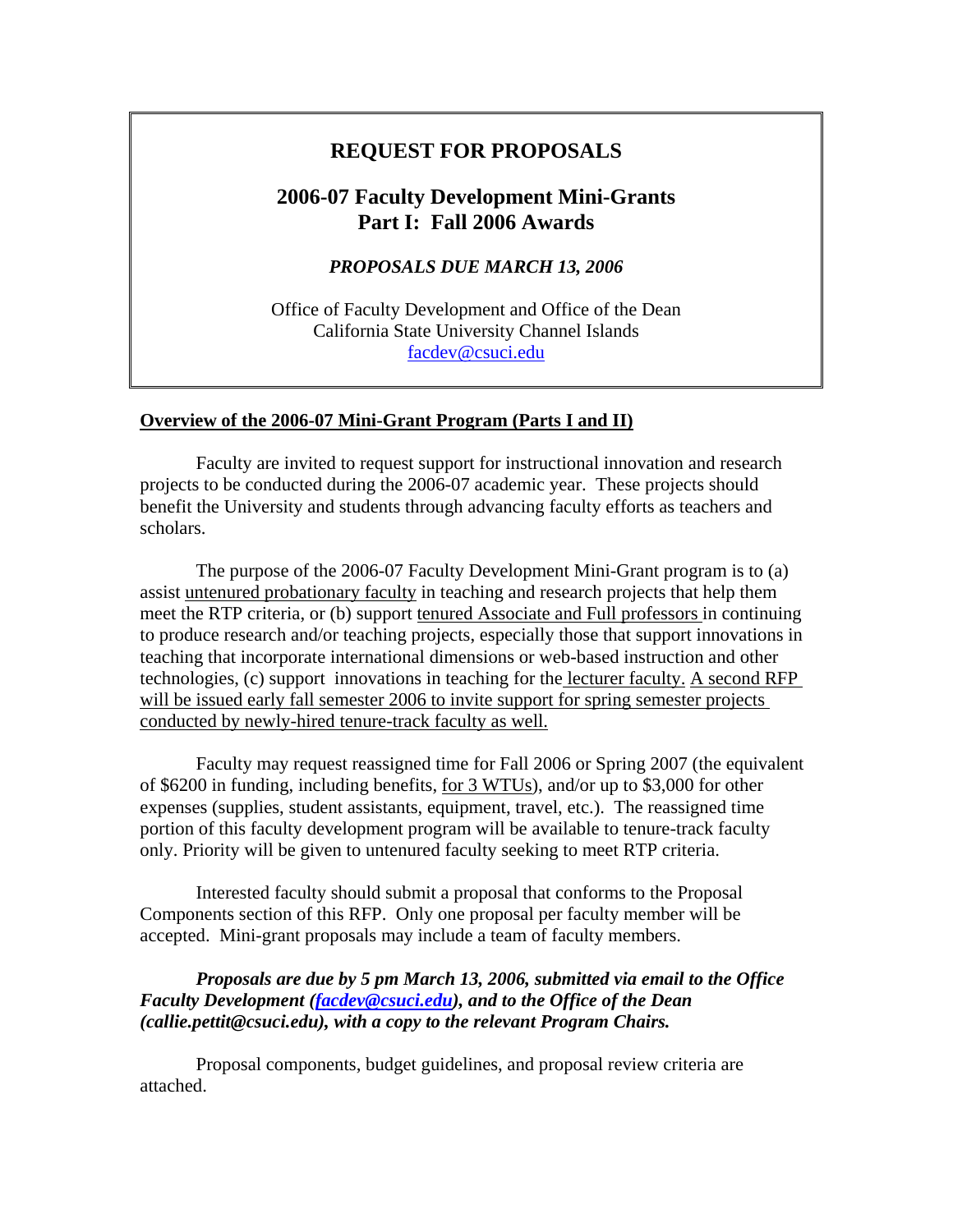## **Proposal Components**

Proposals (no longer than three, single-spaced pages) should contain the following sections:

### I) Goals and Anticipated Outcomes

List the goals of the project and the anticipated outcomes during the period of funding of the mini-grant. If you list longer-term goals or anticipated outcomes that will extend beyond the duration of the mini-grant, clearly differentiate these from the goals and outcomes during the period of funding of the mini-grant.

Also in this section indicate how the goals and objectives are related to your assignments and responsibilities at CSUCI, and how they achieve the purposes of the 2006-07 Mini-Grant program. If you are a probationary faculty member and are seeking support for a project that will help you meet RTP criteria, explain how the project will do that (based on program or University criteria and standards and/or your annual RTP reviews).

#### II) Plans and Procedures

In this section, describe the processes by which you will achieve the goals and anticipated outcomes during the funding period of the mini-grant. Write your plans and procedures so that they are clear to a person who is not in your discipline, and explain how they lead to achieving the goals and outcomes of the project. Your role, and that of any student assistants, must be clearly indicated in this section of the proposal with a workload that is consistent with the requested funding.

#### III) Benefits of the Project

This program is for faculty professional development mini-grants. Explain how your project addresses aspects of your Professional Development Plan or contributes to your growth and success as a teacher/scholar. For example, the project may help you

- to examine, develop, and test a new approach to teaching
- to present work to disciplinary peers and receive constructive feedback
- to enhance your writing skills and publish reports of your work
- to secure research results that will lead to research funding
- to examine, develop, and test new creative techniques
- to investigate the impact of a course or of your instruction
- to research an area related to your scholarship

Explain also the impact of your proposed project on others, showing how the campus, regional, national, and/or international community may benefit.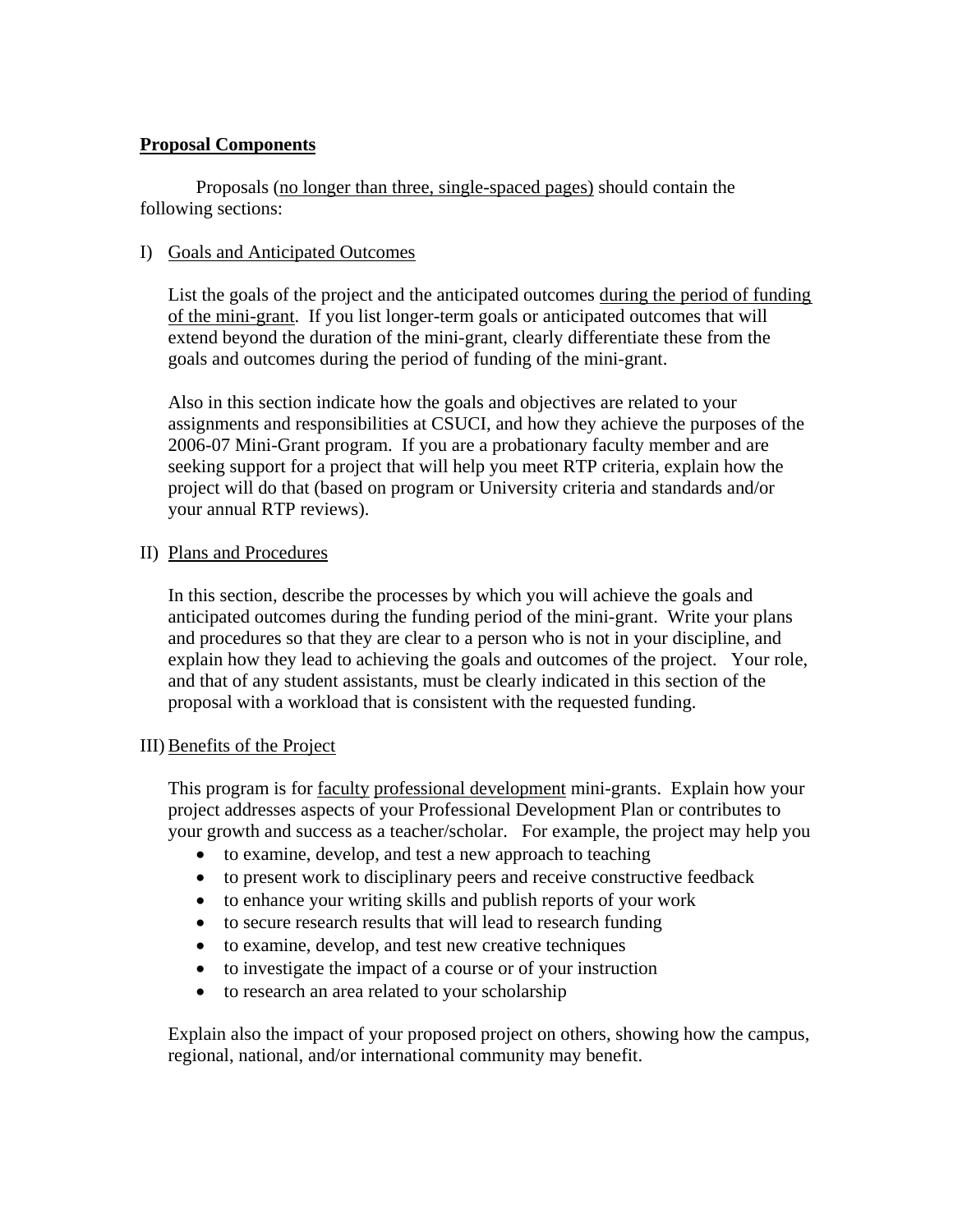#### IV)Plans for Dissemination of the Project Results

Explain how you will share the results of your proposed project. All projects must have some form of dissemination appropriate to the proposal. In some cases, dissemination may involve a written report to the Dean, Program Chair, and Director of Faculty Development while for other projects, a presentation at a conference, publication of an article, submission of a proposal for extramural funding, or exhibit of creative work may be appropriate.

#### V) Timeline for the Project

Present your proposed project in the form of a timeline, outlining your plan of what work will be conducted, by whom, and at what stage during the funding period of the mini-grant. If your project will extend beyond the funding period of the mini-grant, clearly indicate what portion of the work will be accomplished during the funding period. The amount of work proposed to be performed during the mini-grant funding period should be realistic considering other responsibilities of the individual(s) who will be working on the project.

#### VI)Budget Narrative and Justification

Prepare an itemized budget that lists as precisely as possible all project expenditures. If you have more than one source of funding (other campus funds or extramural funds, for example), indicate what those funds cover(ed) and what expenses you are requesting be supported by this Mini-Grant. Attach to this a budget narrative that shows how the requested funds will allow the project to be achieved during the period of the 2006-07 Mini-Grant and how the requested funding is appropriate considering the nature of the proposed work. See the section that follows on **What to Consider in a Mini-Grant Budget**.

#### **Institutional Review Board Approval**

 If your project involves research on human subjects (including students in classes you teach), your proposal should be submitted to the Institutional Review Board (IRB) on or before **March 13, 2006**. Information about the IRB approval process can be obtained from the Office of Research and Sponsored Projects; contact Barbara Thorpe ([Barbara.Thorpe@csuci.edu\)](mailto:Barbara.Thorpe@csuci.edu) or Amanda Quintero ([Amanda.Quintero@csuci.edu](mailto:Amanda.Quintero@csuci.edu)) for more information about the IRB process.

#### **Reporting requirements for funded projects**

Brief reports summarizing accomplishments and itemizing project expenditures are due to the Director of Faculty Development, with copies sent to the relevant Program Chair(s) and Dean, no later than **June 30, 2007.**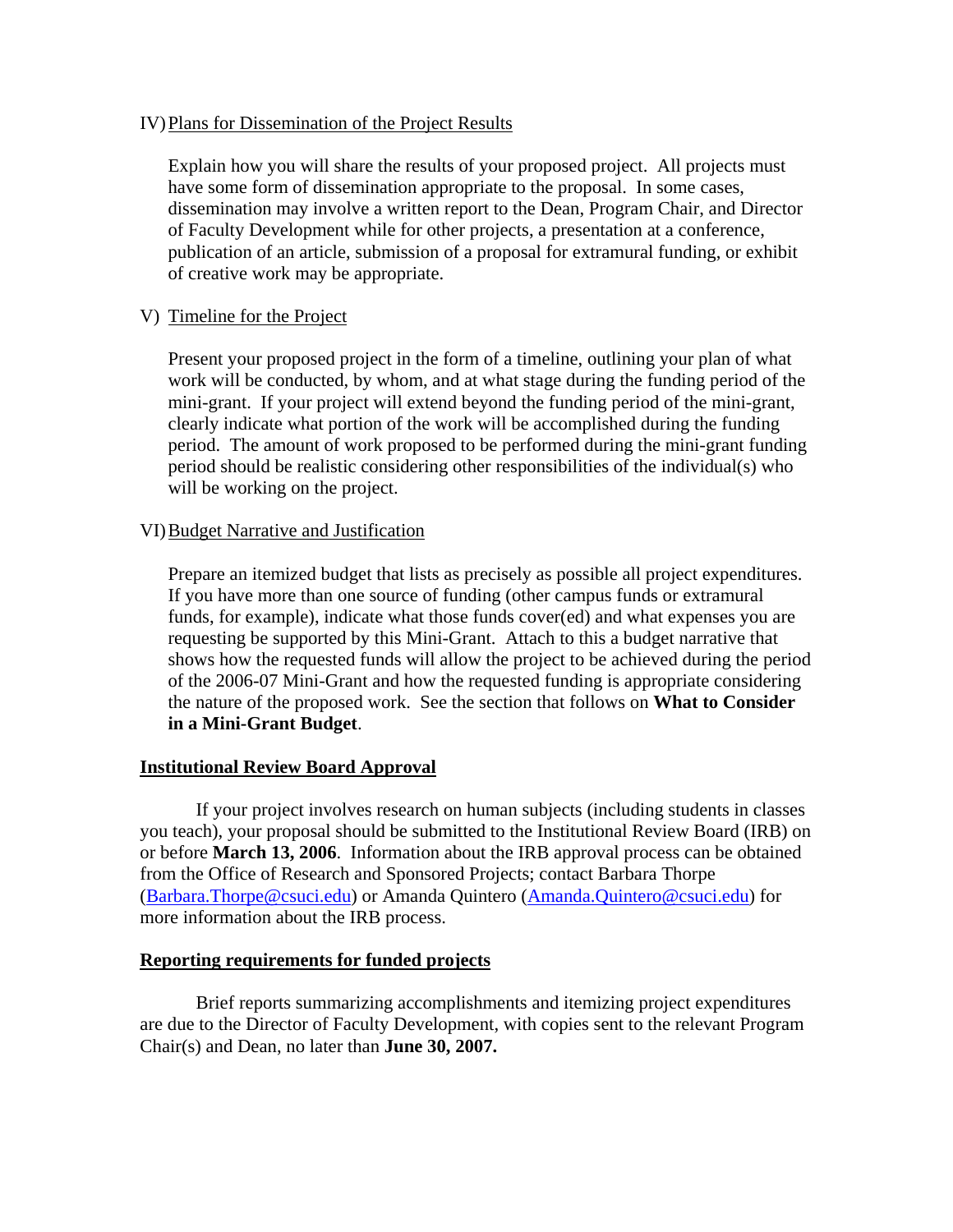#### **Special requirement for on-going projects**

Faculty requesting funding to continue projects begun with prior campus support, such as earlier faculty development grants, should include a paragraph summarizing results from the previous work.

## **What to Consider in a Mini-Grant Budget**

*Reassigned Time.* Indicate how many units of reassigned time you are requesting (up to 3 units). Reassigned time can be requested for either the Fall 2006 or Spring 2007 semester. Reassigned time for lecturers is not supported by the mini-grant program and must, instead, be negotiated with the lecturer's Chair as part the annual or semester contract.

*Other Expenses.* The maximum funding available for the Other Expenses portion of a mini-grant is \$3,000. Because program resources are state funds available the 2006-07 fiscal year only, awards *must be spent by June 30, 2007*. Equipment and supplies must be *requisitioned and encumbered well in advance of that, likely by mid or late April 2007.* Other Expenses include:

- **1. Equipment**. Equipment (including computer hardware) that is essential to the project can be purchased *via requisition*. The total should include 8% state sales tax, shipping and handling, and costs for maintenance agreements, if required. Equipment purchased with these funds is *the property of CSU Channel Islands and must be made available for others to use*. Faculty should review the listing of campus equipment available for individuals to use before requesting equipment. When requested equipment is already available on campus, this portion of a minigrant will be cut from the budget. In some cases, the equipment may be available but has limitations for its use that should be clearly indicated in the proposal.
- **2. Supplies and services.** Supplies and services include requisitioned items such as software and publications, cartridges and chemicals, film and batteries, paints and page charges. Budgets must include funds for sales tax and for shipping and handling charges. Books purchased on a Mini-Grant become the property of the CSU Channel Islands Library.
- **3. Travel expenses for faculty.** Travel expenses (transportation, lodging, and meals) must be shown to be integral to the success of the project. Mini-Grant funding is not intended to extend or supplement travel funds provided for tenuretrack faculty, and tenure-track faculty must provide a statement in the proposal that indicates how the already-allocated program travel funds will be expended. The amount of reimbursement is limited to the *per diem* rates established by the state.
- **4. Student assistants**. Students can be paid an hourly wage for their assistance with the project, but they must be hired as regular student assistants, following campus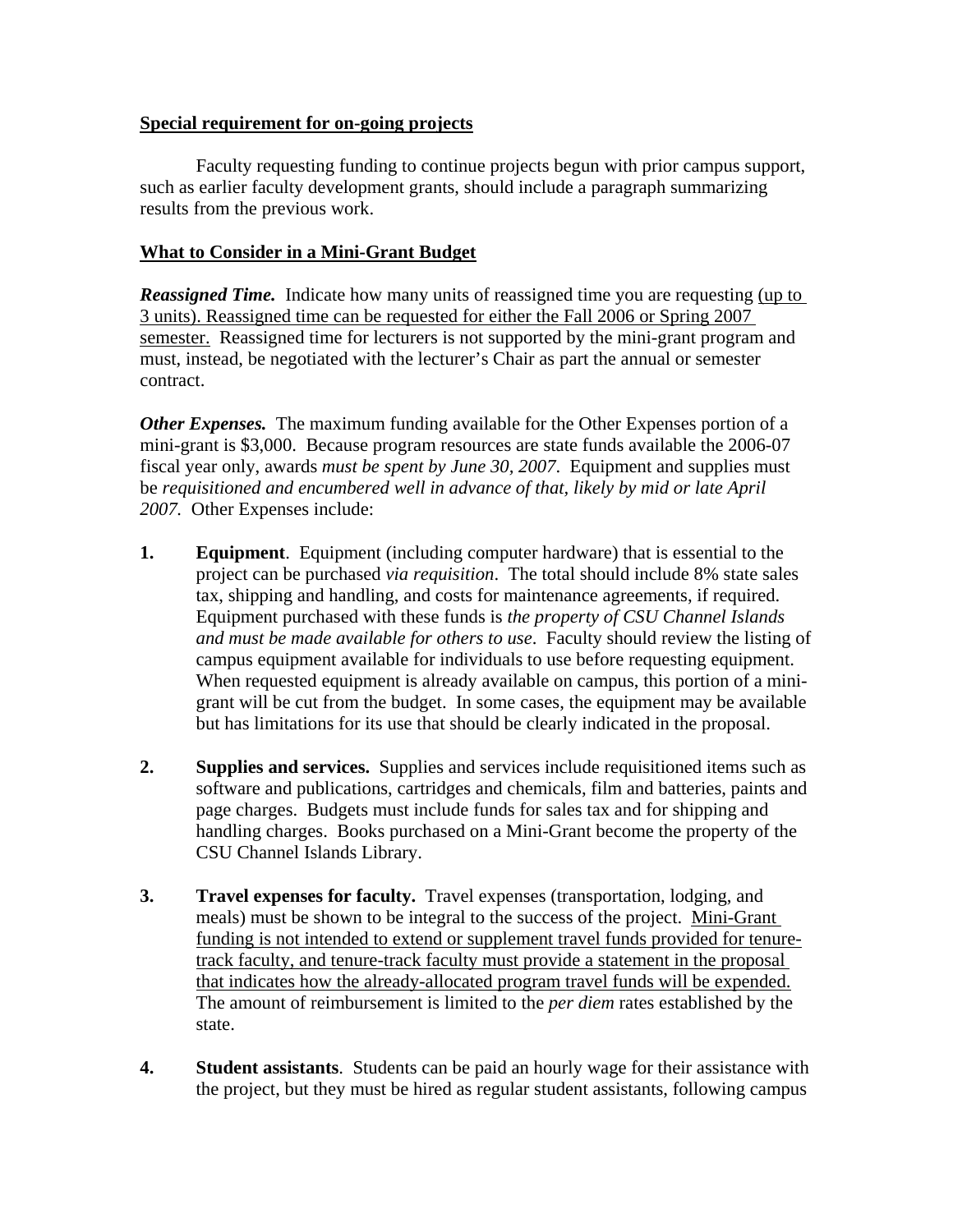procedures. Students can work no more than 20 hours per week when classes are in session. In planning a project, faculty should recognize that having student assistants involves a significant supervisory and bookkeeping responsibility for the project director. Faculty Affairs can provide additional information on wages, classifications, and other matters related to planning a project that will involve student assistant employees. The student assistant classification and rate of pay should be clearly indicated in the budget for a mini-grant proposal.

#### **Proposal Review Process**

The proposals will be evaluated anonymously by at least three faculty members, one of which will be in the general disciplinary area of the Applicant. Members of the Faculty Development Advisory Committee who have not submitted Mini-Grant proposals during this funding cycle, and members of the faculty at-large will serve as reviewers. Reviewers will rate proposals independently using the Mini-Grant Proposal Evaluation Form (provided at the end of this RFP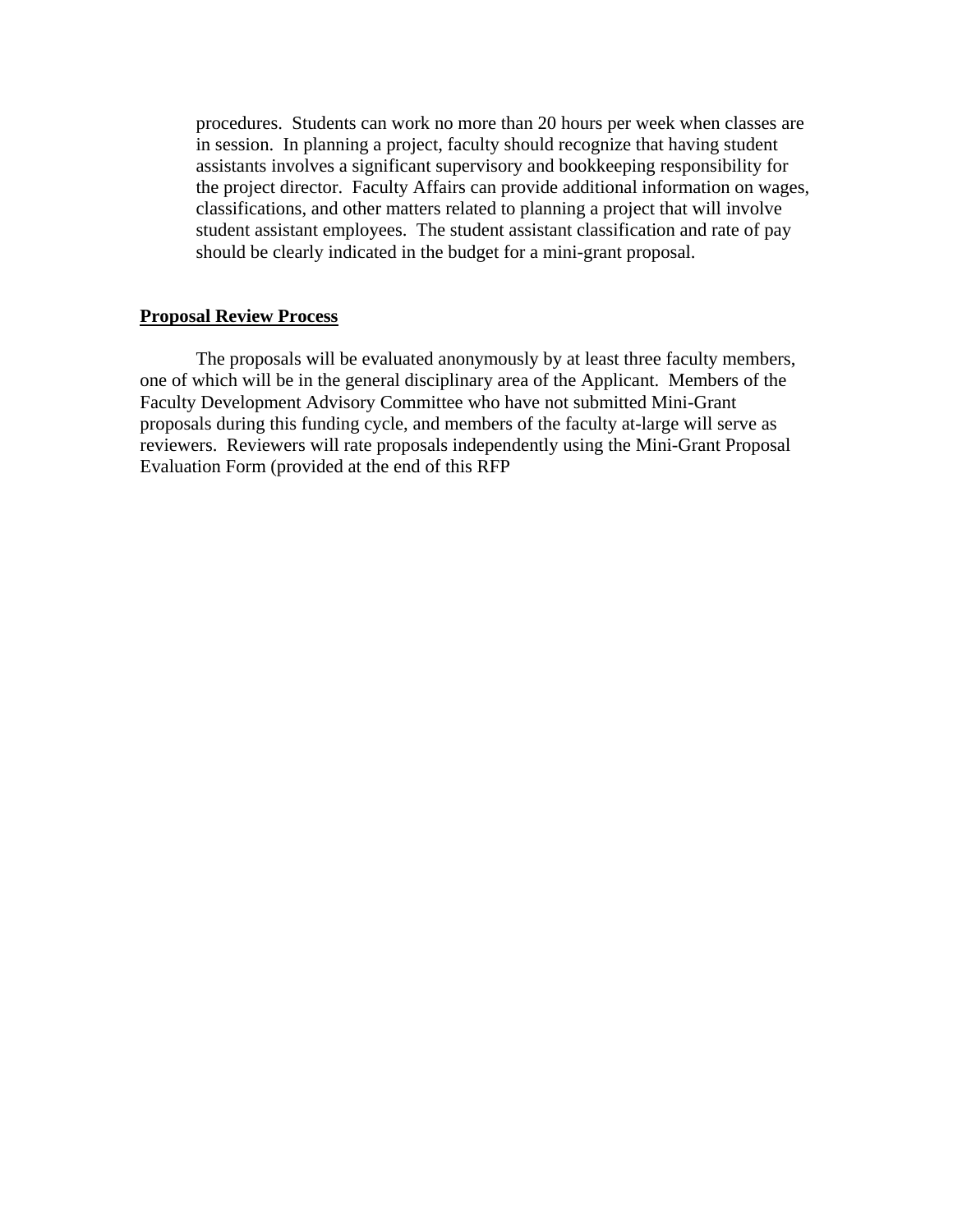# **2006-07 MINI-GRANT PROPOSAL EVALUATION FORM**

# **Proposal Evaluation: Proposals will be evaluated based on individual sections of the proposal using the following criteria.**

| 1. Goals and Anticipated Outcomes                                                                                                                                                                         |                                                                             |
|-----------------------------------------------------------------------------------------------------------------------------------------------------------------------------------------------------------|-----------------------------------------------------------------------------|
| The goals of the proposal are well-defined.                                                                                                                                                               | Persuasively articulated<br>Articulated<br>Vaguely described<br>Not evident |
| The anticipated outcomes are consistent with the<br>goals.                                                                                                                                                | Persuasively articulated<br>Articulated<br>Vaguely described<br>Not evident |
| The proposal delineates how the project will help<br>the faculty member(s) succeed in the RTP process,<br>or it articulates an instructional improvement<br>project with research to evaluate the effect. | Persuasively articulated<br>Articulated<br>Vaguely described<br>Not evident |
| <b>Plans and Procedures</b><br>2.                                                                                                                                                                         |                                                                             |
| The plans and procedures for achieving the goals<br>are clear and well-developed                                                                                                                          | Persuasively articulated<br>Articulated<br>Vaguely described<br>Not evident |
| The plans and procedures are appropriate for the<br>anticipated outcomes                                                                                                                                  | Persuasively articulated<br>Articulated<br>Vaguely described<br>Not evident |
| The plans and procedures describe the activities of<br>the investigator(s) and any student assistants.                                                                                                    | Persuasively articulated<br>Articulated<br>Vaguely described<br>Not evident |
|                                                                                                                                                                                                           |                                                                             |